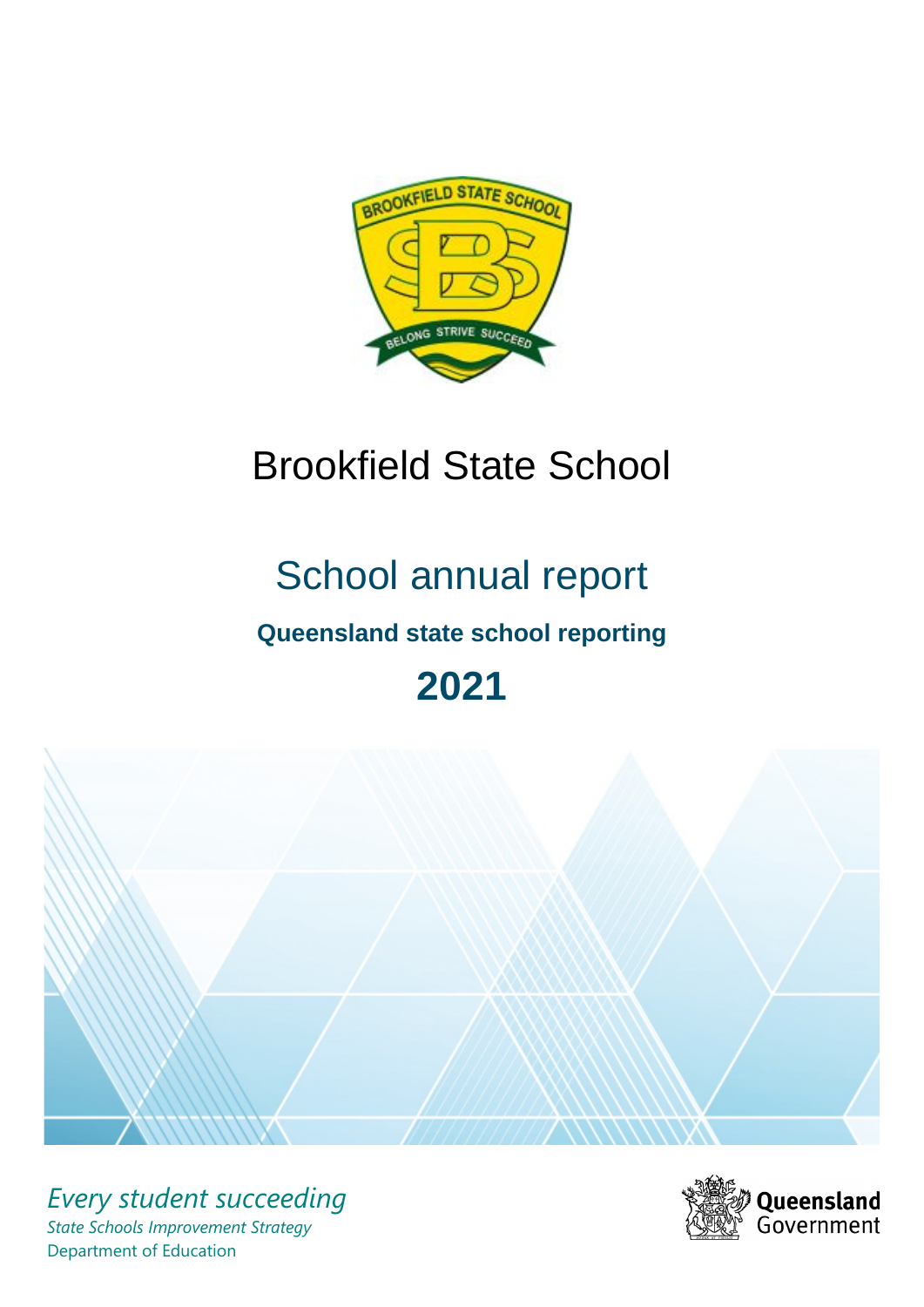**OFFICIAL – Public** Published as information source only. Public information used to create this report may not appear in this format in the public domain Please refer to disclaimer information.

#### **Contact details**

| <b>Postal Address</b> | 36 Boscombe Road Brookfield 4069 |
|-----------------------|----------------------------------|
| <b>Phone</b>          | (07) 3374 7333                   |
| Fax                   | (07) 3374 7300                   |
| Email                 | principal@brookfieldss.eq.edu.au |
| Website               | https://brookfieldss.eg.edu.au   |

#### **Disclaimer**

The materials presented in this report are distributed by the Department of Education (the department) as an information source only.

The information and data in this report is subject to change without notice.<br>The department makes no statements, representations, or warranties about the accuracy or completeness of, and you should not rely on, any informa report.

The department disclaim all responsibility and all liability (including without limitation, liability in negligence) for all expenses, losses, damages and costs you might incur as a result of the information in this report being inaccurate or incomplete in any way, and for any reason.

Despite our best efforts, the department makes no warranties that the information in this report is free of infection by computer viruses or other contamination.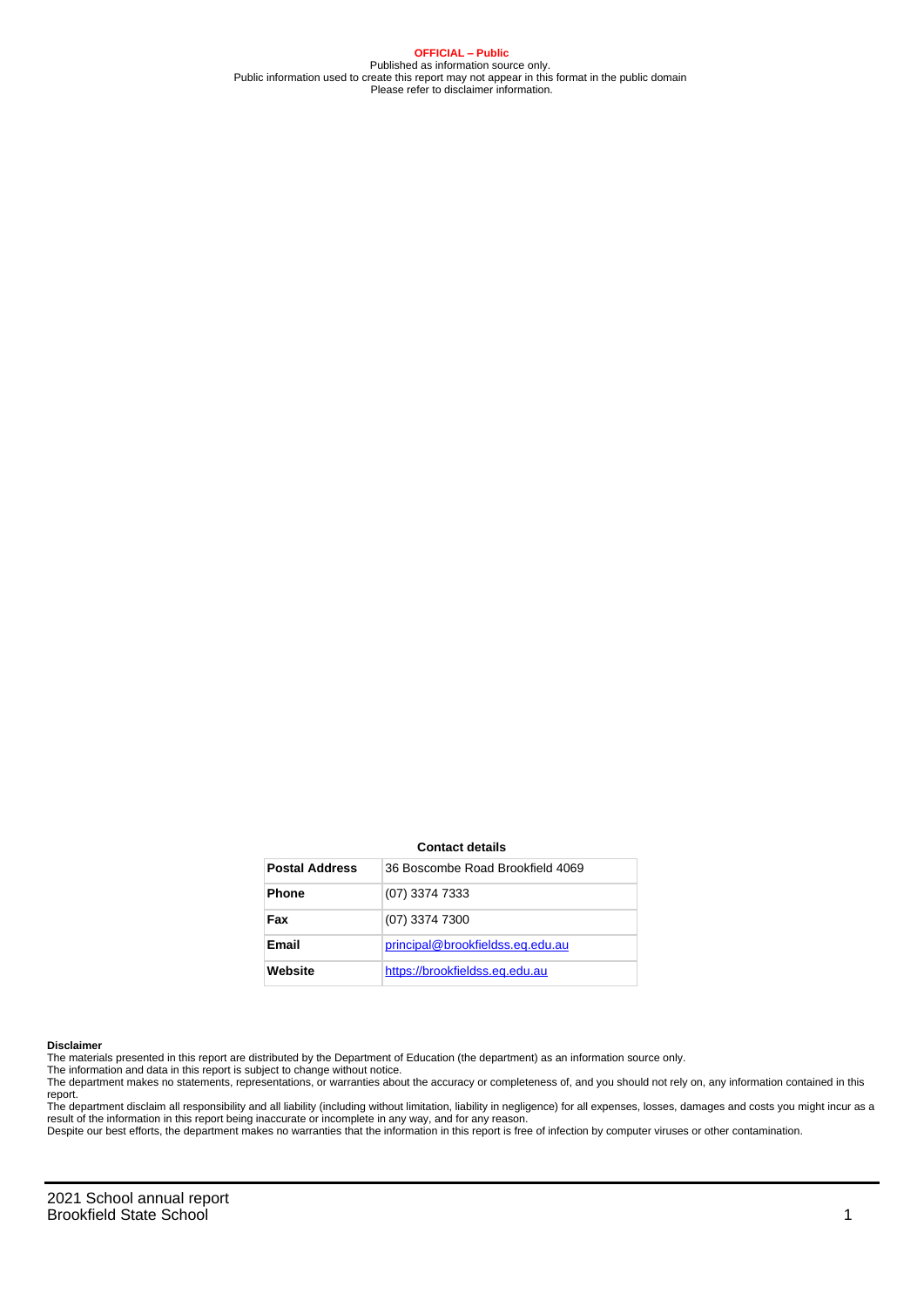| School context                   |                                                                                                                                                                                              |
|----------------------------------|----------------------------------------------------------------------------------------------------------------------------------------------------------------------------------------------|
| Coeducational or single sex      | Coeducational                                                                                                                                                                                |
| <b>Independent Public School</b> | Yes                                                                                                                                                                                          |
| Year levels offered in 2021      | Prep Year - Year 6                                                                                                                                                                           |
| Webpages                         | Additional information about Queensland state schools is located on the:<br>My School website<br>Queensland Government data website<br>Queensland Government schools directory website.<br>٠ |

# **Characteristics of the student body**

### **Student enrolments**

#### **Table 1: Student enrolments by year level**

|                   |      | <b>February</b> |      |      | <b>August</b> |      |
|-------------------|------|-----------------|------|------|---------------|------|
| <b>Year Level</b> | 2019 | 2020            | 2021 | 2019 | 2020          | 2021 |
| <b>Prep Year</b>  | 74   | 66              | 62   | 78   | 67            | 62   |
| Year 1            | 66   | 77              | 66   | 67   | 72            | 67   |
| Year 2            | 80   | 68              | 76   | 84   | 67            | 76   |
| Year <sub>3</sub> | 67   | 85              | 71   | 67   | 87            | 70   |
| Year 4            | 82   | 64              | 83   | 80   | 61            | 80   |
| Year <sub>5</sub> | 70   | 73              | 62   | 71   | 73            | 63   |
| Year <sub>6</sub> | 67   | 65              | 67   | 67   | 68            | 64   |
| <b>Total</b>      | 506  | 498             | 487  | 514  | 495           | 482  |

Notes

1. Student counts include headcount of all full- and part-time students at the school.

## **Average class sizes**

#### **Table 2: Average class size information for each phase of schooling**

| <b>Year Levels</b> | 2019 | 2020 | 2021 |
|--------------------|------|------|------|
| Prep – Year 3      | 23   | つつ   | 23   |
| Year 4 – Year 6    | 27   | דכי  | 26   |

Notes

1. Classes are measured against the target of 25 students per teacher in Prep to Year 3 and Years 11 to 12, and target of 28 students per teacher in Years 4 to 10. Where composite classes exist across cohorts (e.g. Year 3/4) the class size targets would be the lower cohort target.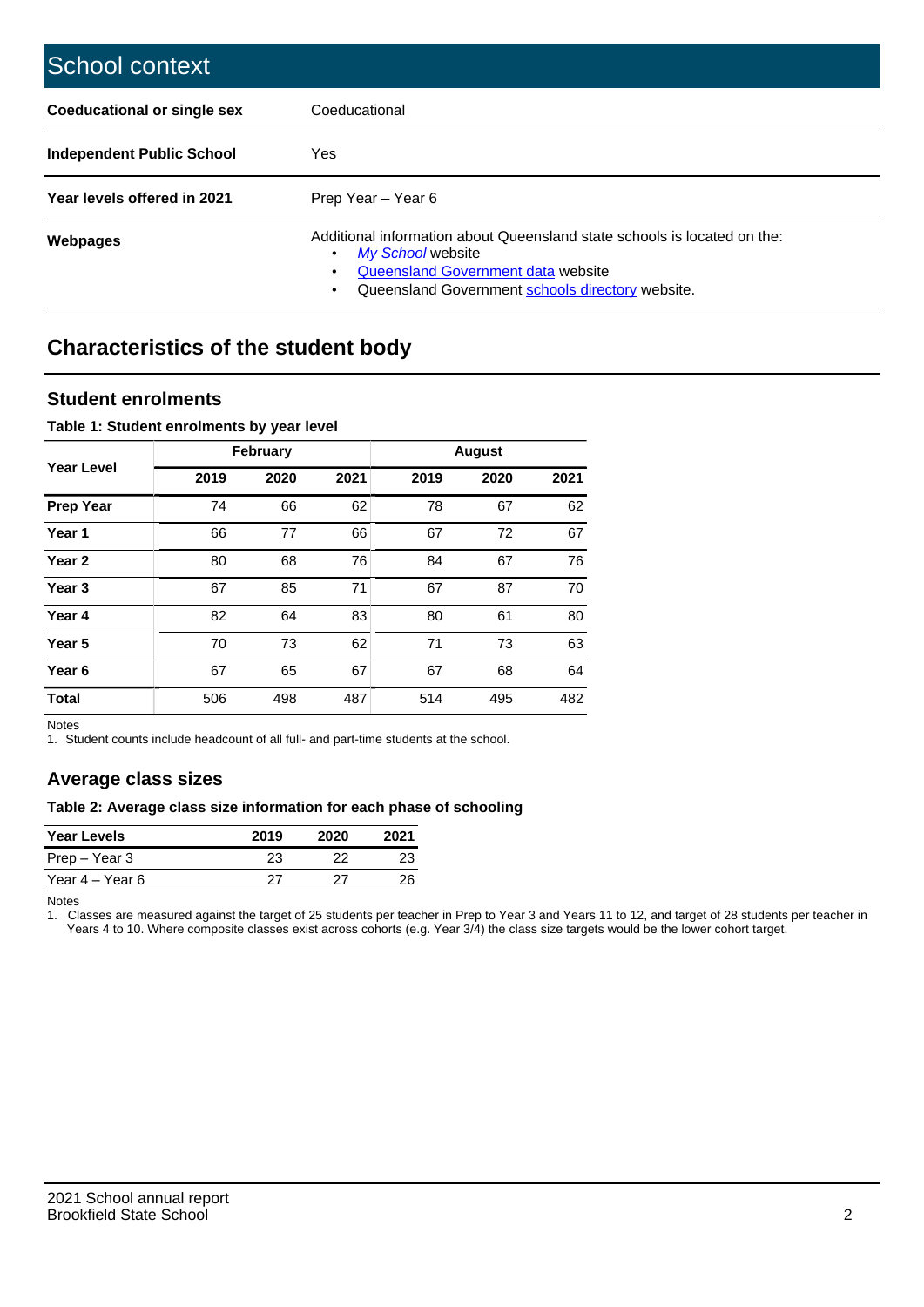## **Respectful relationships education**

To support students' learning, health and wellbeing all state schools are required to implement respectful relationships education through the Prep to Year 10 Australian Curriculum: Health and Physical Education and/or through school pastoral care programs across Prep to Year 12.

### **Parent, student and staff satisfaction**

Tables 3–5 show selected items from the Parent/Caregiver, Student and Staff School Opinion Surveys. In response to the COVID-19 health emergency, the annual school opinion surveys of students, teachers and staff were not administered in 2020. A new time series started in 2021 and data from this collection is not considered directly comparable with earlier collections due to significant methodology changes.

For state level information go to the **[School Opinion Survey](https://qed.qld.gov.au/publications/reports/statistics/schooling/schools/schoolopinionsurvey) webpage**.

#### **Table 3: Parent/Caregiver Survey**

| Percentage of parents/caregivers who agree <sup>1</sup> that:                                               | 2019   | 2020 | 2021  |
|-------------------------------------------------------------------------------------------------------------|--------|------|-------|
| This is a good school.                                                                                      | 98.4%  |      | 93.8% |
| My child likes being at this school. <sup>2</sup>                                                           | 100.0% |      | 94.7% |
| My child feels safe at this school. <sup>2</sup>                                                            | 98.4%  |      | 92.2% |
| My child's learning needs are being met at this school. <sup>2</sup>                                        | 90.6%  |      | 84.7% |
| My child is making good progress at this school. <sup>2</sup>                                               | 96.9%  |      | 88.3% |
| Teachers at this school expect my child to do his or her best. <sup>2</sup>                                 | 98.4%  |      | 94.6% |
| Teachers at this school provide my child with useful feedback about his or her school<br>work. <sup>2</sup> | 95.3%  |      | 86.0% |
| Teachers at this school motivate my child to learn. <sup>2</sup>                                            | 93.7%  |      | 90.3% |
| Teachers at this school treat students fairly. <sup>2</sup>                                                 | 91.8%  |      | 90.4% |
| I can talk to my child's teachers about my concerns. <sup>2</sup>                                           | 95.3%  |      | 92.1% |
| This school works with me to support my child's learning. <sup>2</sup>                                      | 93.5%  |      | 88.6% |
| This school takes parents' opinions seriously. <sup>2</sup>                                                 | 93.4%  |      | 83.3% |
| Student behaviour is well managed at this school. <sup>2</sup>                                              | 87.3%  |      | 88.4% |
| This school looks for ways to improve. <sup>2</sup>                                                         | 96.8%  |      | 90.8% |
| This school is well maintained. <sup>2</sup>                                                                | 100.0% |      | 98.2% |

Notes

1. Agree represents the percentage of respondents who Somewhat Agree, Agree or Strongly Agree with the statement.

2. Nationally agreed parents/caregiver items.

3. DW = Data withheld to ensure confidentiality.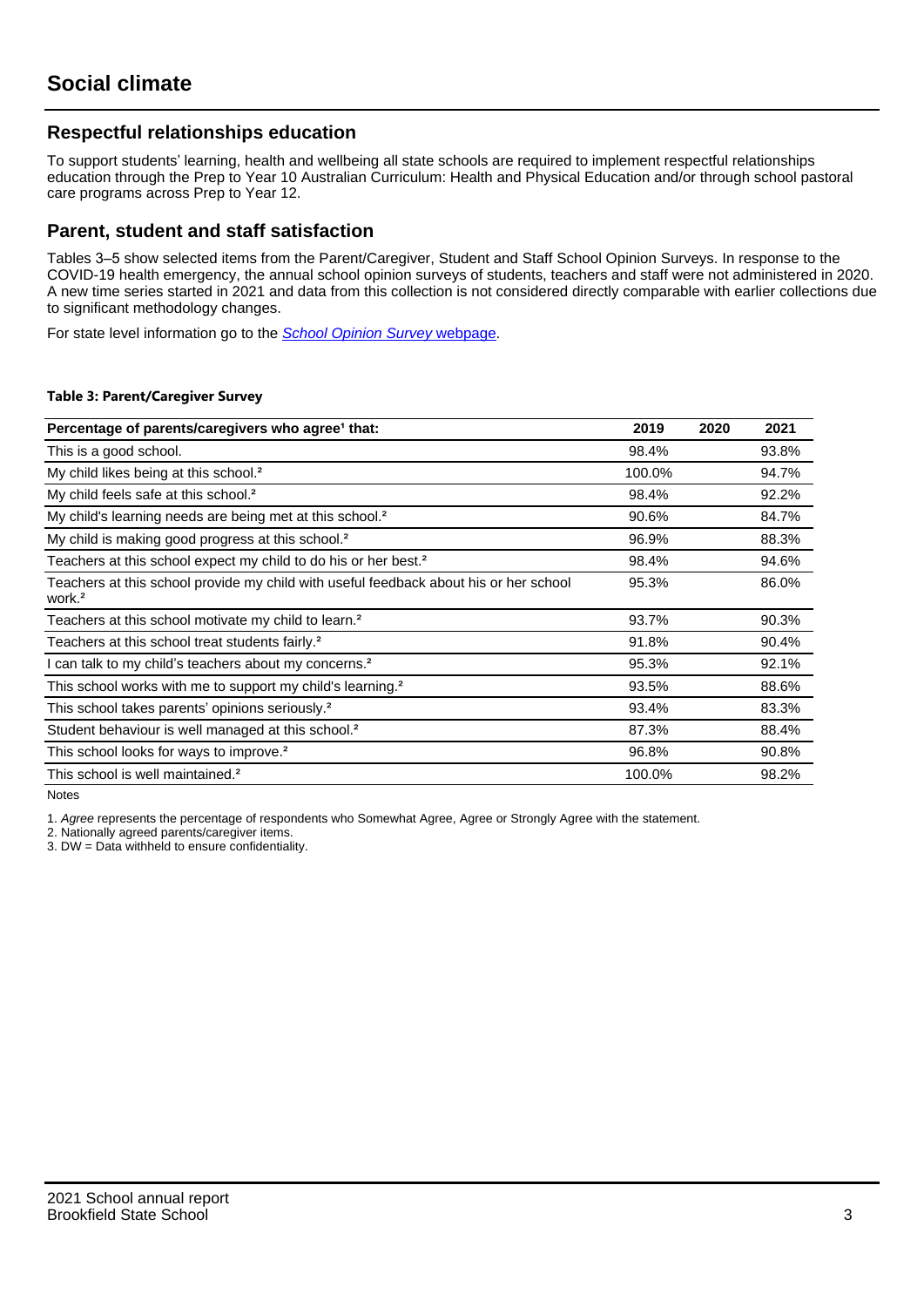#### **Table 4: Student Survey**

| Percentage of students who agree <sup>1</sup> that:                            | 2019  | 2020 | 2021  |
|--------------------------------------------------------------------------------|-------|------|-------|
| I like being at my school. <sup>2</sup>                                        | 97.5% |      | 82.7% |
| I feel safe at my school. <sup>2</sup>                                         | 95.8% |      | 91.3% |
| My teachers motivate me to learn. <sup>2</sup>                                 | 98.3% |      | 91.2% |
| My teachers expect me to do my best. <sup>2</sup>                              | 99.2% |      | 96.1% |
| My teachers provide me with useful feedback about my school work. <sup>2</sup> | 95.9% |      | 91.3% |
| Teachers at my school treat students fairly. <sup>2</sup>                      | 95.0% |      | 81.1% |
| I can talk to my teachers about my concerns. <sup>2</sup>                      | 85.1% |      | 79.2% |
| My school takes students' opinions seriously. <sup>2</sup>                     | 87.6% |      | 79.0% |
| Student behaviour is well managed at my school. <sup>2</sup>                   | 86.8% |      | 87.6% |
| My school looks for ways to improve. <sup>2</sup>                              | 96.6% |      | 93.3% |
| My school is well maintained. <sup>2</sup>                                     | 93.4% |      | 88.3% |
| My school gives me opportunities to do interesting things. <sup>2</sup>        | 95.0% |      | 88.7% |

Notes

1. Agree represents the percentage of respondents who Somewhat Agree, Agree or Strongly Agree with the statement.

2. Nationally agreed student items.

3. DW = Data withheld to ensure confidentiality.

#### **Table 5: Staff Survey**

| Percentage of staff who agree <sup>1</sup> that:                                                            | 2019   | 2020 | 2021  |
|-------------------------------------------------------------------------------------------------------------|--------|------|-------|
| I feel confident embedding Aboriginal and Torres Strait Islander perspectives across the<br>learning areas. | 89.7%  |      | 85.7% |
| I enjoy working at this school. <sup>2</sup>                                                                | 97.6%  |      | 97.5% |
| I feel this school is a safe place in which to work. <sup>2</sup>                                           | 97.6%  |      | 97.5% |
| I receive useful feedback about my work at this school. <sup>2</sup>                                        | 90.2%  |      | 92.5% |
| Students are encouraged to do their best at this school. <sup>2</sup>                                       | 97.6%  |      | 97.5% |
| Students are treated fairly at this school. <sup>2</sup>                                                    | 97.6%  |      | 97.5% |
| Student behaviour is well managed at this school. <sup>2</sup>                                              | 97.5%  |      | 97.5% |
| Staff are well supported at this school. <sup>2</sup>                                                       | 92.7%  |      | 90.0% |
| This school takes staff opinions seriously. <sup>2</sup>                                                    | 90.0%  |      | 92.5% |
| This school looks for ways to improve. <sup>2</sup>                                                         | 97.5%  |      | 95.0% |
| This school is well maintained. <sup>2</sup>                                                                | 100.0% |      | 95.0% |
| This school gives me opportunities to do interesting things. <sup>2</sup>                                   | 95.1%  |      | 95.0% |

Notes

1. Agree represents the percentage of respondents who Somewhat Agree, Agree or Strongly Agree with the statement.

2. Nationally agreed staff items.

3. DW = Data withheld to ensure confidentiality.

## **Description of how this school manages non-attendance**

Queensland state schools manage non-attendance in line with the Queensland Department of Education procedures: [Managing Student Absences and Enforcing Enrolment and Attendance at State Schools](https://ppr.qed.qld.gov.au/pp/managing-student-absences-and-enforcing-enrolment-and-attendance-at-state-schools-procedure); and [Roll Marking in State Schools,](https://ppr.qed.qld.gov.au/pp/roll-marking-in-state-schools-procedure) which outline processes for managing and recording student attendance and absenteeism.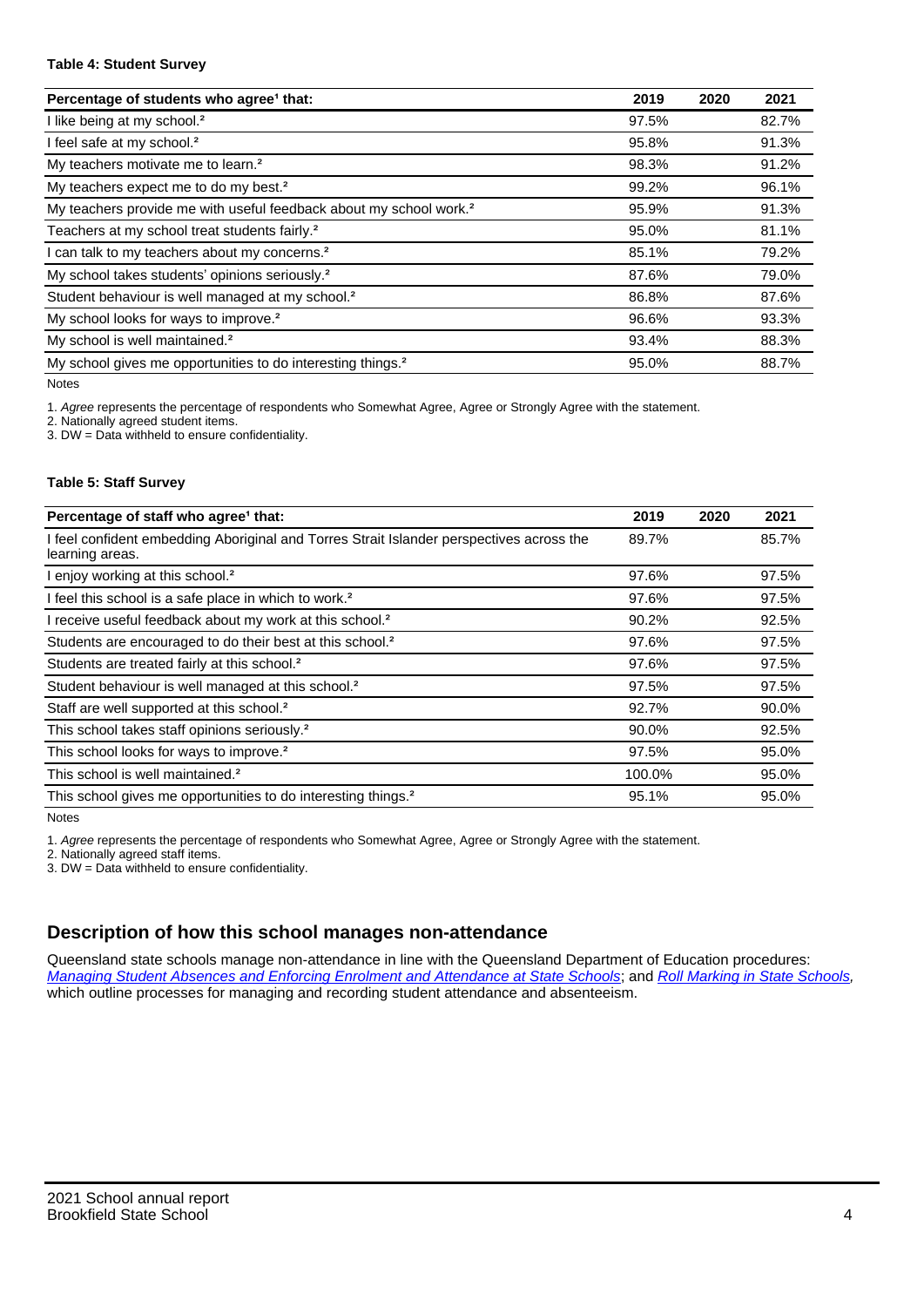## **School disciplinary absences**

#### **Table 6: Count of school disciplinary absences at this school**

| Type of school disciplinary absence | 2019 | 2020 | 2021 |
|-------------------------------------|------|------|------|
| Short suspension                    | ŏ    | b    |      |
| Long suspension                     |      |      |      |
| Exclusion                           |      |      |      |
| Total                               | 8    | 5    |      |

Notes

1. School disciplinary absence (SDA) data is a total of short suspensions (1–10 days), long suspensions (11–20 days), exclusions and cancellations. 2. The number of SDAs is not the number of students who received an SDA as one student may be suspended several times in a school year. Each time a student is suspended it is recorded as an additional SDA. The data does not reflect the outcomes of appeal decisions.

3. 2020 data was impacted by the COVID-19 health emergency. There were significantly fewer SDAs during the home-based learning period (the first five weeks of Term 2) compared to other years.

# **School funding**

### **School income broken down by funding source**

School income, reported by financial year accounting cycle using standardised national methodologies and broken down by funding source is available via the  $My$  School website.

#### **How to access our income details**

- 1. Click on the My School link <http://www.myschool.edu.au/>.
- 2. Enter the school name or suburb of the school you wish to search.

|  | Search by school name or suburb |  | <b>School sector</b> |  | $\sim$ and $\sim$ represents the set of $\sim$ | <b>State</b> |  |  |  |
|--|---------------------------------|--|----------------------|--|------------------------------------------------|--------------|--|--|--|
|--|---------------------------------|--|----------------------|--|------------------------------------------------|--------------|--|--|--|

3. Click on View School Profile to access the school's profile.



4. Click on Finances and select the appropriate year to view school financial information.

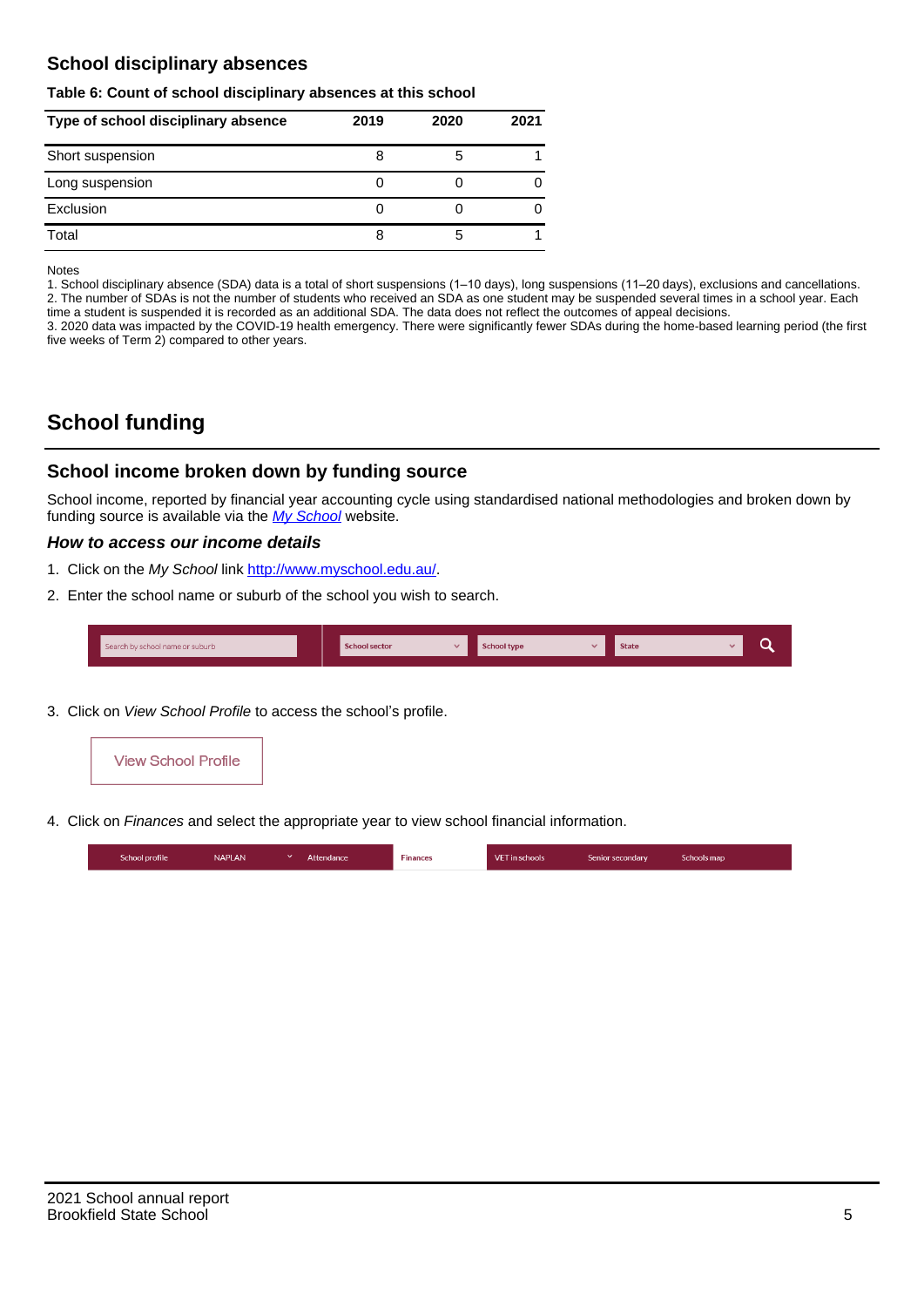# **Teacher standards and qualifications**

The Teacher registration eligibility requirements: Policy (p.1) states:

To be eligible for registration, a person must satisfy the Queensland College of Teachers (QCT) that they meet requirements regarding qualification and experience, or have otherwise met the requirements of the Australian Professional Standards for Teachers (APST). A person must also satisfy the QCT that they are suitable to teach and meet English language proficiency requirements. All these requirements are specified in the Act and the Education (Queensland College of Teachers) Regulation 2005 (the Regulation).

The qualifications required for teacher registration are successful completion of either -

- (a) a four-year initial teacher education program including teacher education studies of at least one year (e.g. a Bachelor of Education, or a double Bachelor degree in Science and Teaching) or
- (b) a one-year graduate initial teacher education program following a degree (e.g. a one-year Graduate Diploma of Education (Secondary) after a three-year Bachelor degree) or
- (c) another course of teacher education that the QCT is reasonably satisfied is the equivalent of (a) or (b). These are considered on a case-by-case basis.

For more information, please refer to the following link:

• <https://www.qct.edu.au/registration/qualifications>

# **Workforce composition**

## **Staff composition, including Indigenous staff**

#### **Table 7: Workforce composition for this school**

|                    |      | <b>Teaching staff</b> | Non-teaching staff |      |      |      | Indigenous staff |      |      |
|--------------------|------|-----------------------|--------------------|------|------|------|------------------|------|------|
| <b>Description</b> | 2019 | 2020                  | 2021               | 2019 | 2020 | 2021 | 2019             | 2020 | 2021 |
| Headcount          | 42   | 42                    | 40                 | 20   | 20   | 19   |                  |      |      |
| <b>FTE</b>         | 32   | 32                    | 30                 | 13   | 14   | 13   |                  |      |      |

Notes

1. Teaching staff includes school leaders.

2. Indigenous refers to Aboriginal and Torres Strait Islander people of Australia.

3. FTE = full-time equivalent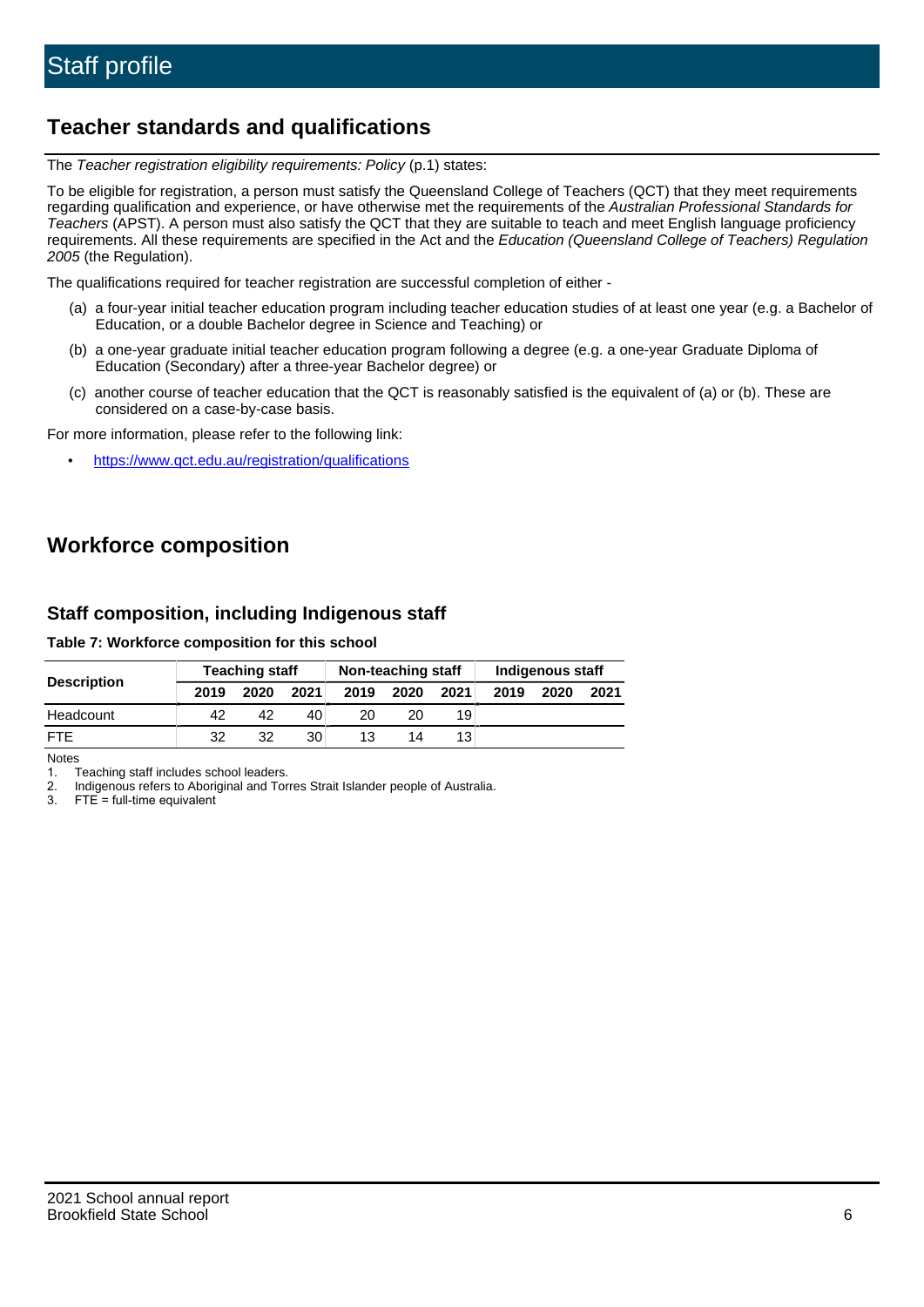# **Key student outcomes**

## **Student attendance**

Tables 8–9 show attendance rates at this school as percentages. In 2020, the COVID-19 health emergency affected student attendance in Queensland Government schools. Comparisons between 2020 and other years' attendance data should not be made.

#### **Table 8: Overall student attendance at this school**

| <b>Description</b>                                  | 2019 | 2020 | 2021 |
|-----------------------------------------------------|------|------|------|
| Overall attendance rate for students at this school | 94%  | 91%  | 94%  |

Notes

1. The attendance rate is the full- and part-time days attended as a percentage of enrolled school days.

2. Full-time students only.

#### **Table 9: Student attendance rates for each year level at this school**

| <b>Year Level</b> | 2019 | 2020 | 2021 |
|-------------------|------|------|------|
| Prep Year         | 94%  | 91%  | 94%  |
| Year <sub>1</sub> | 94%  | 90%  | 93%  |
| Year 2            | 95%  | 91%  | 94%  |
| Year <sub>3</sub> | 96%  | 92%  | 95%  |
| Year 4            | 93%  | 91%  | 95%  |
| Year 5            | 94%  | 91%  | 93%  |
| Year <sub>6</sub> | 95%  | 92%  | 94%  |

Notes

1. The attendance rate is the full- and part-time days attended as a percentage of enrolled school days.

2. Full-time students only.

3. DW = Data withheld to ensure confidentiality